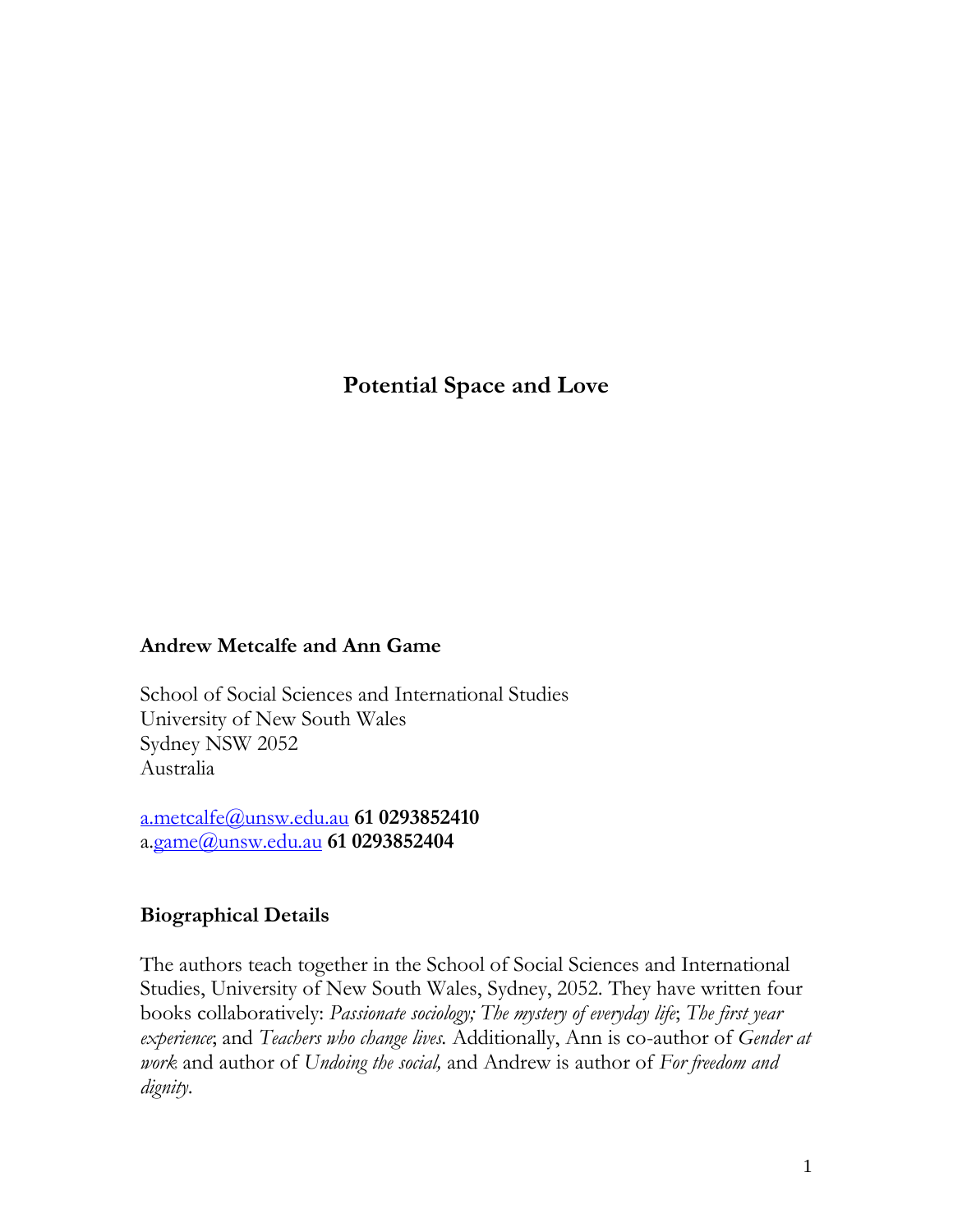## **Potential Space and Love**

### **Abstract:**

Potential space is the term that Winnicott uses to describe the space of good parenting, therapy, creativity and aliveness. In this paper we associate this space with love. Love is not subjective, not an emotion that one subject feels for an object or even for another subject. Love is the primordial experience of infinite space; not an experience of unity but a meeting of sameness and difference. This undefined space needs to be distinguished from the familiar locational form of Euclidean space if we are to be able to distinguish love from the desire that a subject might have for one thing or another. We make this argument through a case study from our research on studentteacher relations, and through the theoretical work of Buber, Winnicott and Merleau-Ponty.

## **Keywords:**

Potential space, meeting, love, desire, between, infinite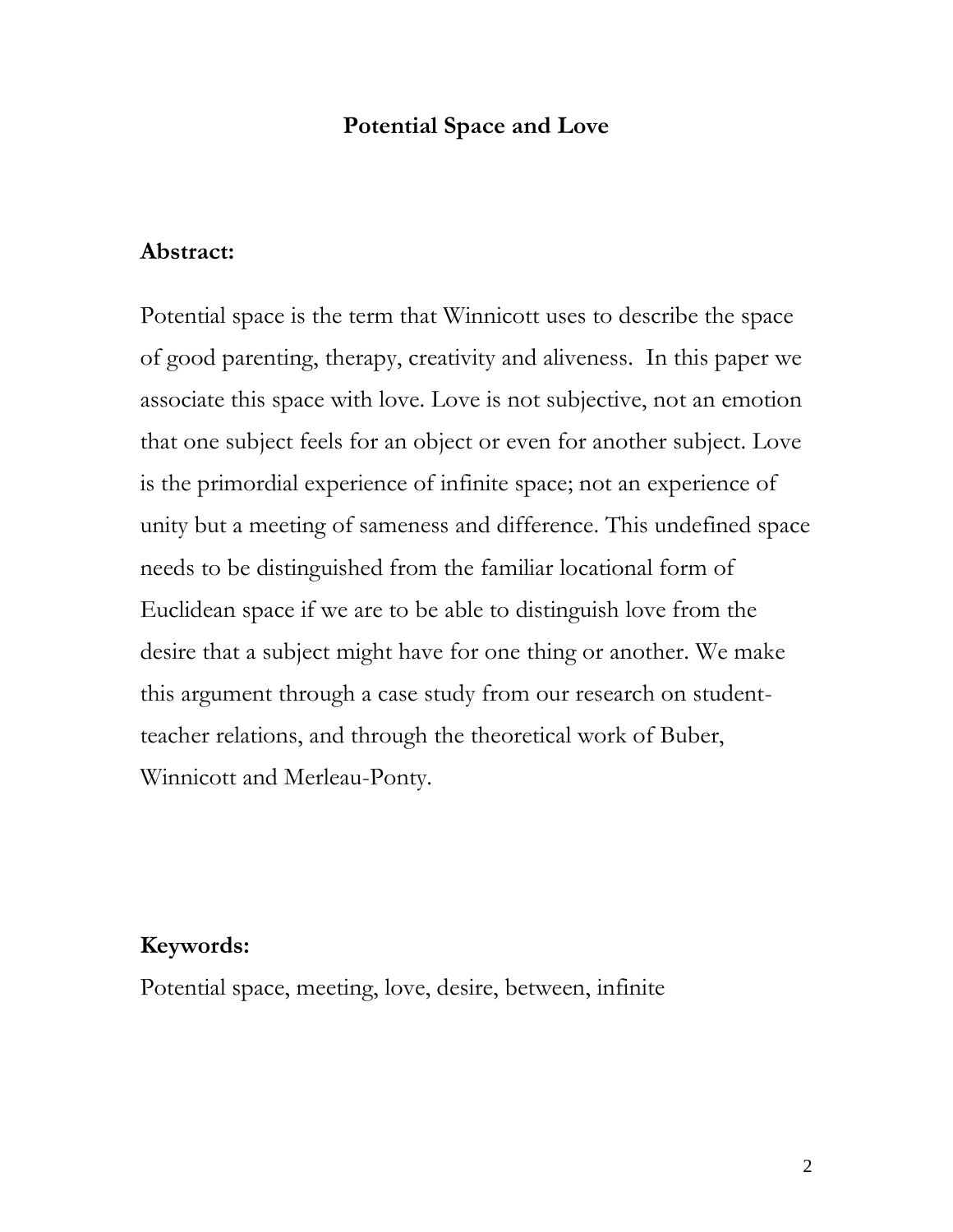## **Potential Space and Love**

#### **Introduction**

Winnicott uses the terms potential space and holding space to describe the place "where we are when we are experiencing life" (1991: 104), the space of creative living:

What for instance, are we doing when we are listening to a Beethoven symphony or making a pilgrimage to a picture gallery or reading *Troilus and Cressida* in bed, or playing tennis? What is a child doing when sitting on the floor playing with toys under the aegis of the mother? … The question also needs to be posed: where are we (if anywhere at all)? (1991: 105)

This is a space, he says, which cannot properly be described by the terms 'inner' or 'outer' and, thus, from the perspective of ubiquitous Euclidean space, cannot exist (1991: 107). Based on the paradoxical logic of both-and rather than either/or, this is the space *between* mother and baby; it is also the space of pedagogy, therapy and creativity. Often theorists who use the term "between"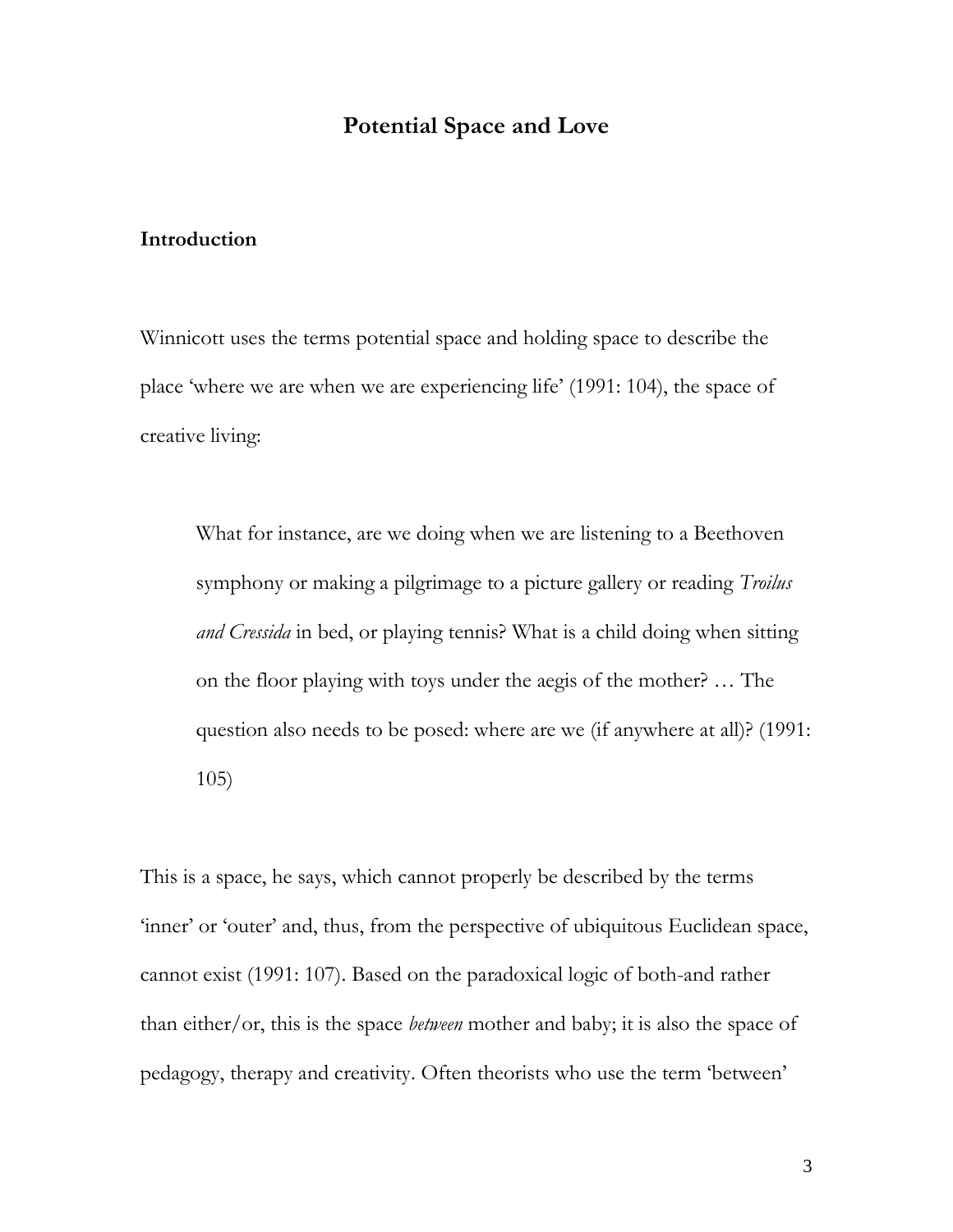maintain a Euclidean logic, by posing it as the third term between two primary terms, but Winnicott is proposing a different space, an infinite space that does not permit the counting of terms. For Winnicott, holding space is important because it allows for states of un-integration and formlessness, states of *just being* where identity can be suspended in creative play, in the absorbed exploration of potential (1991: 53-64; see also Bohm 1985). There is both sameness and difference in these states but these are not identifiable or locatable.

In this piece, we will explore the nature of potential space through a pedagogic example. We will show that potential space involves an ontological shift, from the identity logic of Euclidean space to the relational logic of potential space. In other words, potential space involves a different being in a different world. In this space, potential is not a quality of a subject. As an open way of being, potential is neither internal nor external, but is the non-finite difference that emerges through *relation*. Intertwining and flesh are Merleau-Ponty's terms for this non-finite space (1968); ecology is Bateson"s term (1972); intimate space is Bachelard's (1969); love is the term used by Buber (1958) and Serres (1995); Heidegger (1962) calls it being-in-the-world. While conventional social theory presumes the existence of subjects located in Euclidean space and linear time, these relational terms challenge the view that subjects are created by and create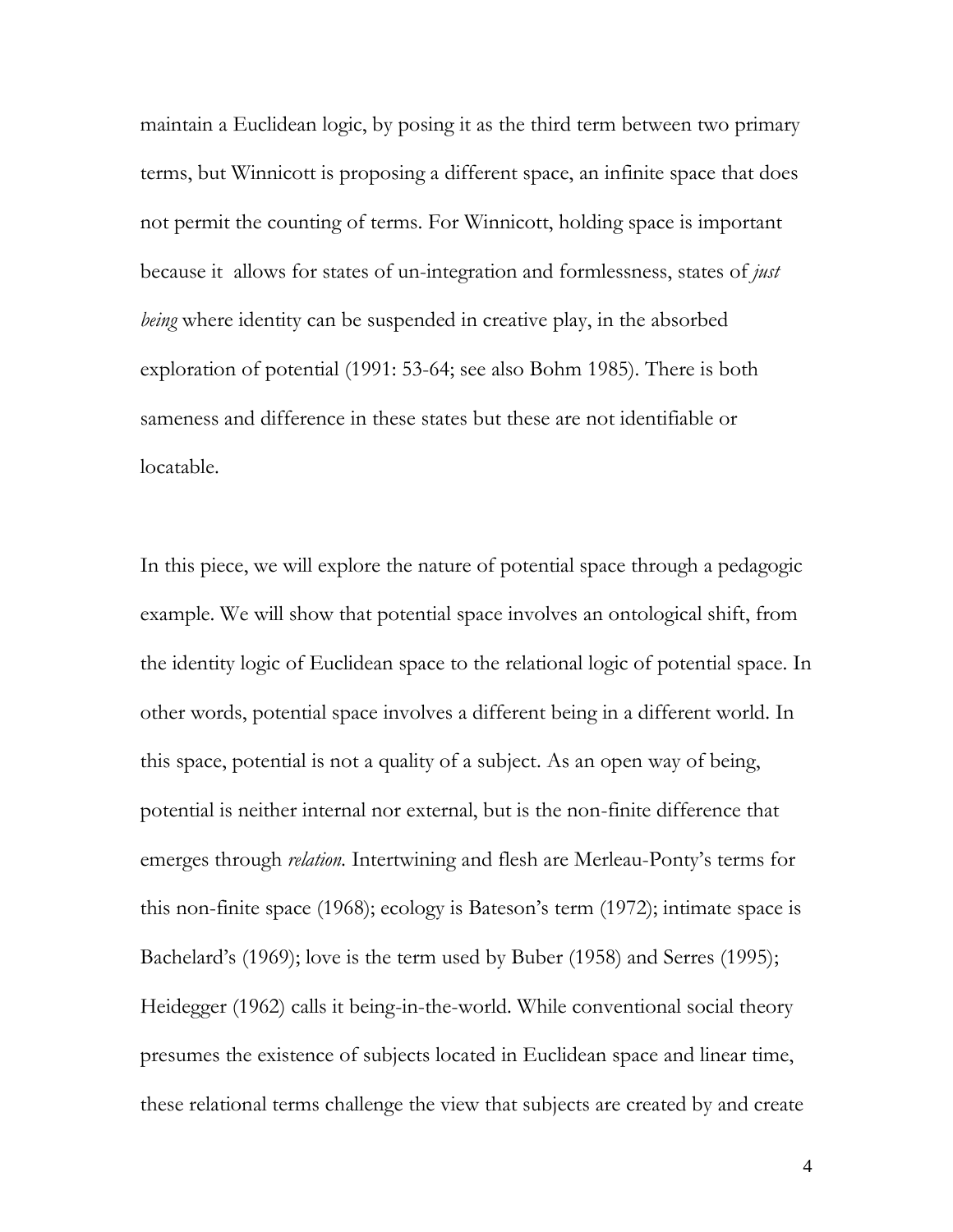the social. These terms also indicate that a state such as love can take different forms: the relational condition of love cannot be understood as an emotion felt by a subject.

*Emotion, Space and Society* has been established as "a forum for interdisciplinary debate on theoretically informed research on the emotional intersections between people and places'. The following account, of the spatiality of love and the meeting with difference, is designed to highlight the need for such debate. It is important to be conceptually rigorous about the particular time, space and ontology of different social situations. An emotional intersection between people and places could take a subject-based or a relational form, taking place in either Euclidean or ecological space. The emotion form will vary, with the space, time and ontology.

### **Opening**

We became highly aware of these different spaces during our recent study of "teachers who change lives" (see Metcalfe and Game 2006). As teachers told us, you can immediately distinguish a classroom that is working, by a particular experience of space. Whereas a distressed classroom is characterised by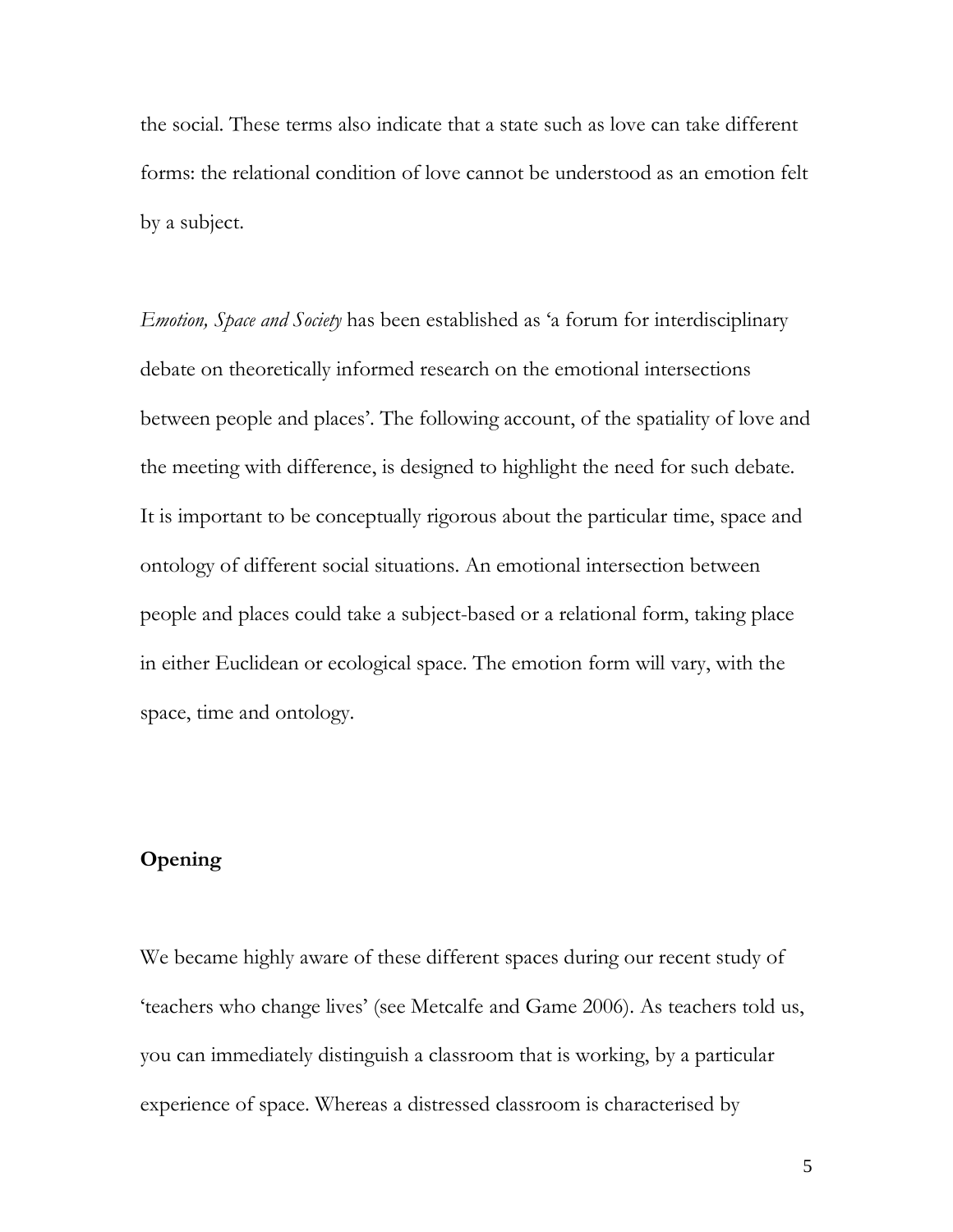distance, distraction, disconnection or exclusion, there is absorption and buzz in the lively classroom. Conventionally, it would be assumed that the latter environment is a by-product of the actions of the good students, but teachers insisted that a more communal and relational logic was at work. The atmosphere came about, but was not caused by the actions of individual subjects; moreover, teachers told us, this form of space was a *precondition* of absorbed work.

To explore these issues, and give a sense of the ontological and spatial transformations that occur in potential space, we will look at one interview from this research project. In this interview, a student, Guy Hungerford, describes how his art teacher, Jane Wisner, taught him to 'be a human being'. Guy spoke of Jane opening his heart, and we will see that by this he means that his bodily and spatial form was altered.

Before I met her, I was very anxious, very very needful of control. I"d separate myself from other people, or from situations, and close in on myself. These lessons were the first chance I had to open myself, to really trust other people and to relax and allow myself to enjoy the warmth of being around others without worrying about who's winning or trying to impress myself or other people.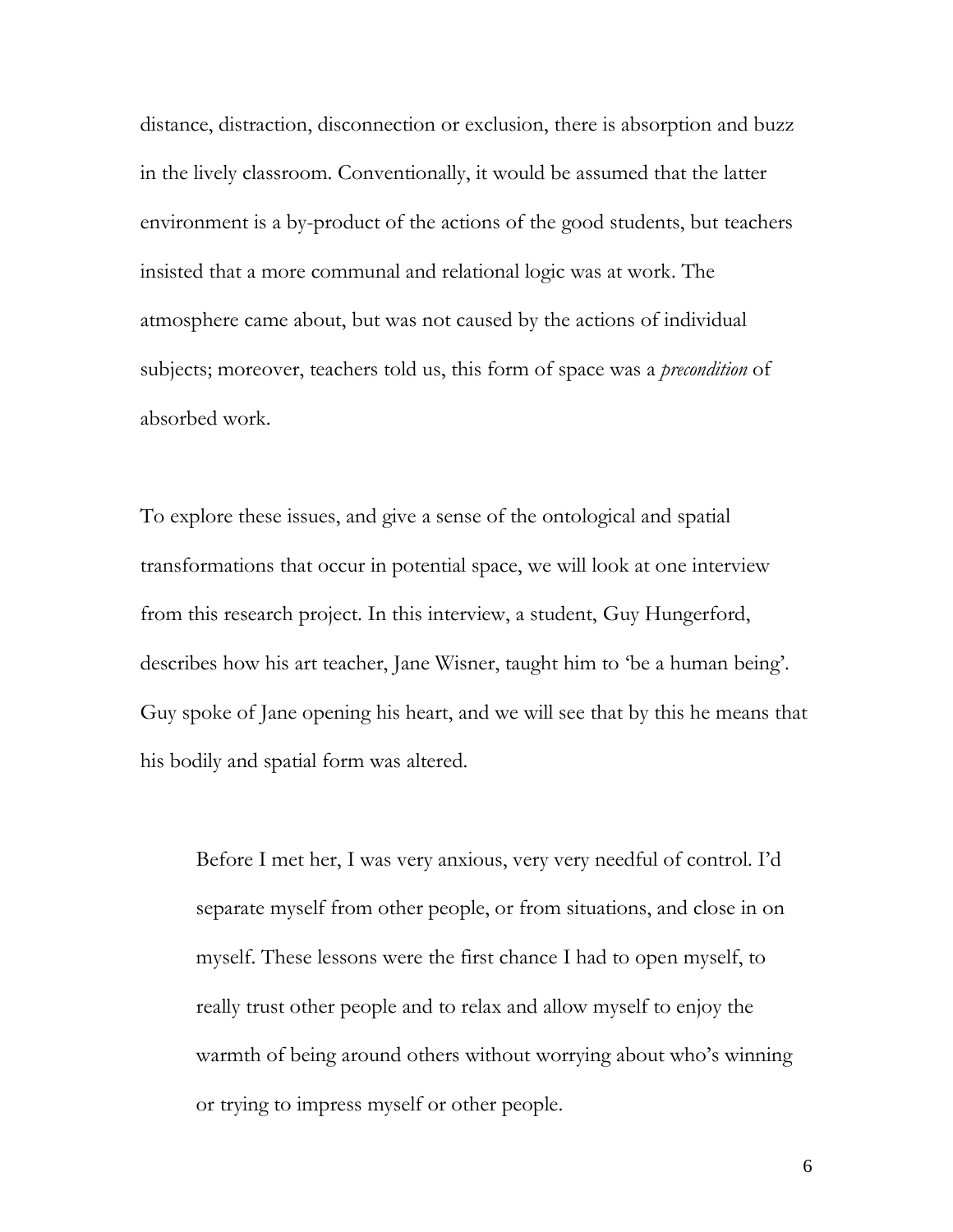Jane said *You tend to draw very tight pictures. You draw these tiny little things and try to fit all this detail in them and you need this enormous amount of white space and I want you to try to use that space more and try and draw big lines.* At first I was quite scared by the idea of filling up all the white space. She said that basically I was just drawing with my finger tips and that I needed to loosen my grip and use my arm as well, because otherwise I"d be trapped in these very tiny pictures.

At this point in the interview, Guy gestured with his arms, opening his chest. Jane, it was clear, was urging him to breathe more deeply, to use his capacities more expansively, to allow a free flow between what was inside and what was outside. He should recognise, as she obviously did, that he could do more, that he and his ideas were important enough to occupy more space. A different way of drawing called for a different body. When closed in on himself, he was psychically and physically constrained and thus unable to draw anything beyond a small familiar field.

Guy told us that the more he tried to be in control, the more frustrated he became. The fantasy of getting it right made him so fearful that he was unable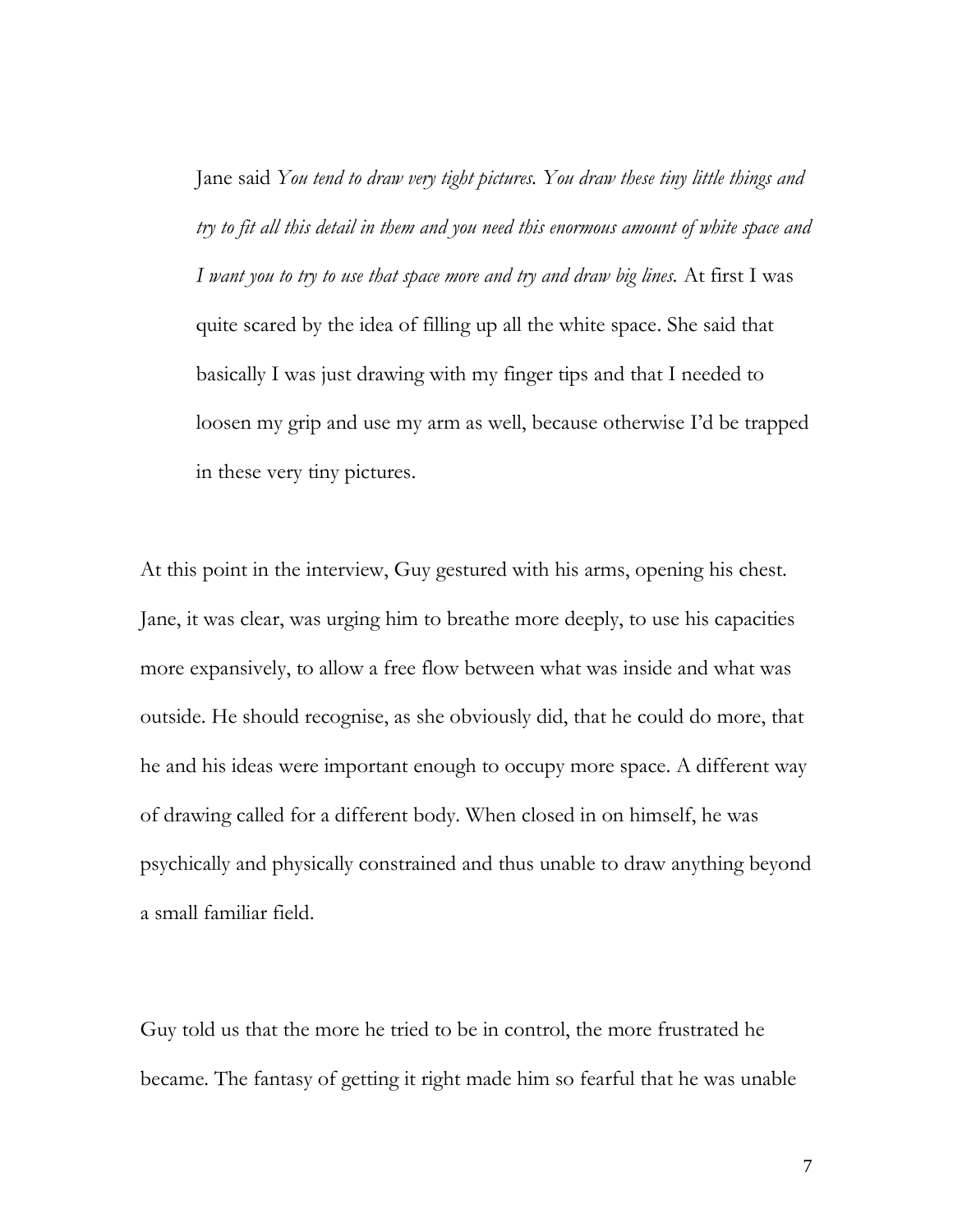to sustain a working relation: his art was a lifeless attempt to find and erase mistakes. Jane's lessons taught him to be a human being because they showed him how to stay in open relation with his work, and with himself. No longer a distinct and judgmental subject, Jane taught Guy by allowing the work of teacher to be suffused through a trustworthy environment.

I remember sitting on the floor of her studio with my piece of paper and there"d be something in the middle of the room that I was to draw. Jane was generally off to one side and she was drawing as well. Because I was completely focused on the drawing, I could feel her presence but I wasn"t particularly conscious of what she was doing. It didn"t feel like someone watching every stroke of my pencil. I could do what I liked, but she was there as a supervisor, or guardian, a kind of safety net, so that if I went too far off the track there"d be someone who"d shepherd me back. It was amazing how focused I was on the drawing. I"d just get lost in it.

I"d had this experience of concentration before, on my own, but being in that classroom helped me to sustain the feeling. When I was drawing on my own there"d be some detail that I couldn"t get right and I"d get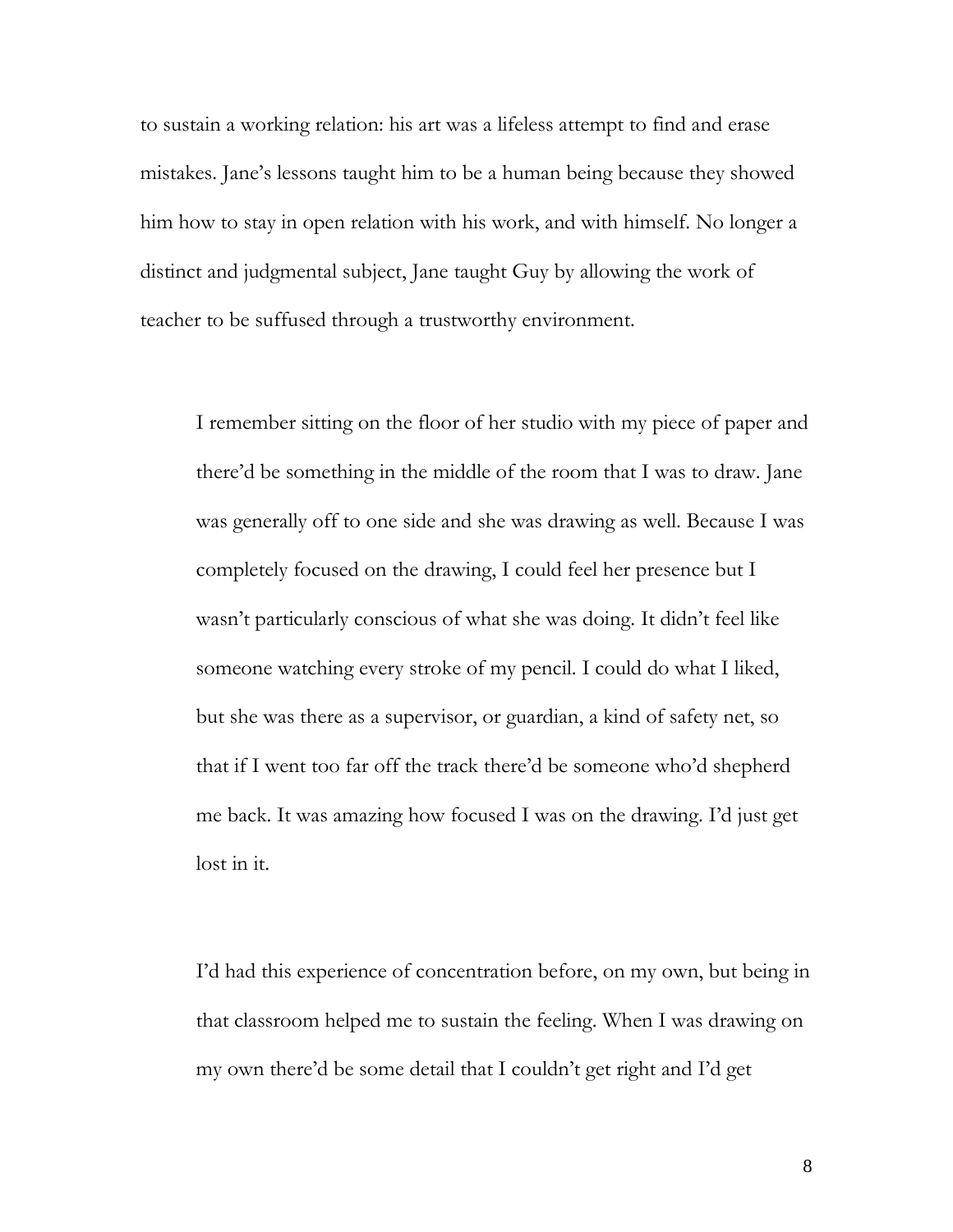frustrated and I"d just walk away. Whereas when I was drawing with Jane and I got stuck, she"d suggest something like *Just leave that alone for a moment and work on something else*. She"d notice I was having problems even before I got really frustrated. Occasionally I"d ask for help, and she usually gave the same advice: *Don't worry about it now, it's not important.*  After a while with Jane, I began to develop more patience and an ability to relax and stay with something. When problems come up, just keep drawing. Let the solutions come from the rest of the picture rather than try to pull it out of myself.

#### **Love as Space**

Guy's description reminded us immediately of Winnicott's account (1990) of the mother whose unobtrusive and intimate presence allows the child to safely play. Whereas parental identification and interference would destroy the fullness of this environment, by forcing the child to organise itself around its parent"s limited desires, this playful space is infinite because there is connectedness and difference without either being locatable. This infinitude is the quality of potential. Given these theoretical associations, it is interesting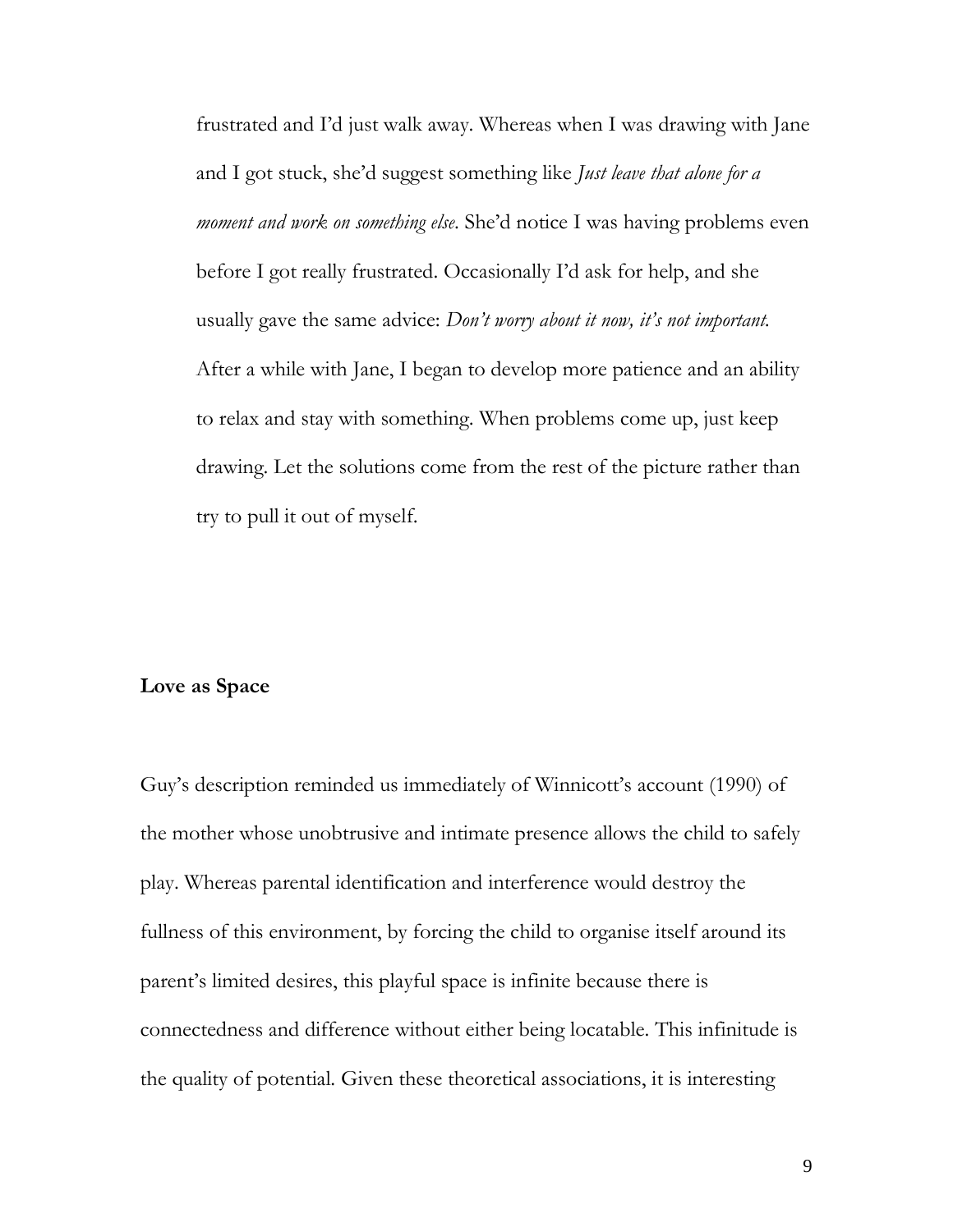that, when Guy subsequently reflected on experiences like the one he had with Jane, he insisted that they were based on love, that there can be no learning or teaching if it is not a form of love (Hungerford, 2007). To understand what Guy means by this, we need to consider the spatiality and ontology of his art classes.

Love is spatially distinct from desire. Desire is linear, narrowing the world by defining it in terms of the subject's future objectives; love, on the other hand, is open, not abstracting an object from the whole. Guy"s lessons were lifechanging because they allowed him to suspend objectives. This does not mean that Guy had to shun objectives; it means that, in these lessons, Guy did not have to make such choices, did not have to work with this rather than that objective in sight. Potential space is holding space because it can *hold* possibilities, without seeking to settle the space through definition.

We imagine that when Guy began his classes with Jane, it was with the aim of learning the secrets that would perfect his drawing technique. Later, we imagine, he attended the classes without any single purpose; he did them "just because", just because they seem called for, as part of the fullness of life. He didn"t love just his drawing, just his teacher, just art, but instead experienced a love that connected teacher, drawing, art, the world, Guy himself. When he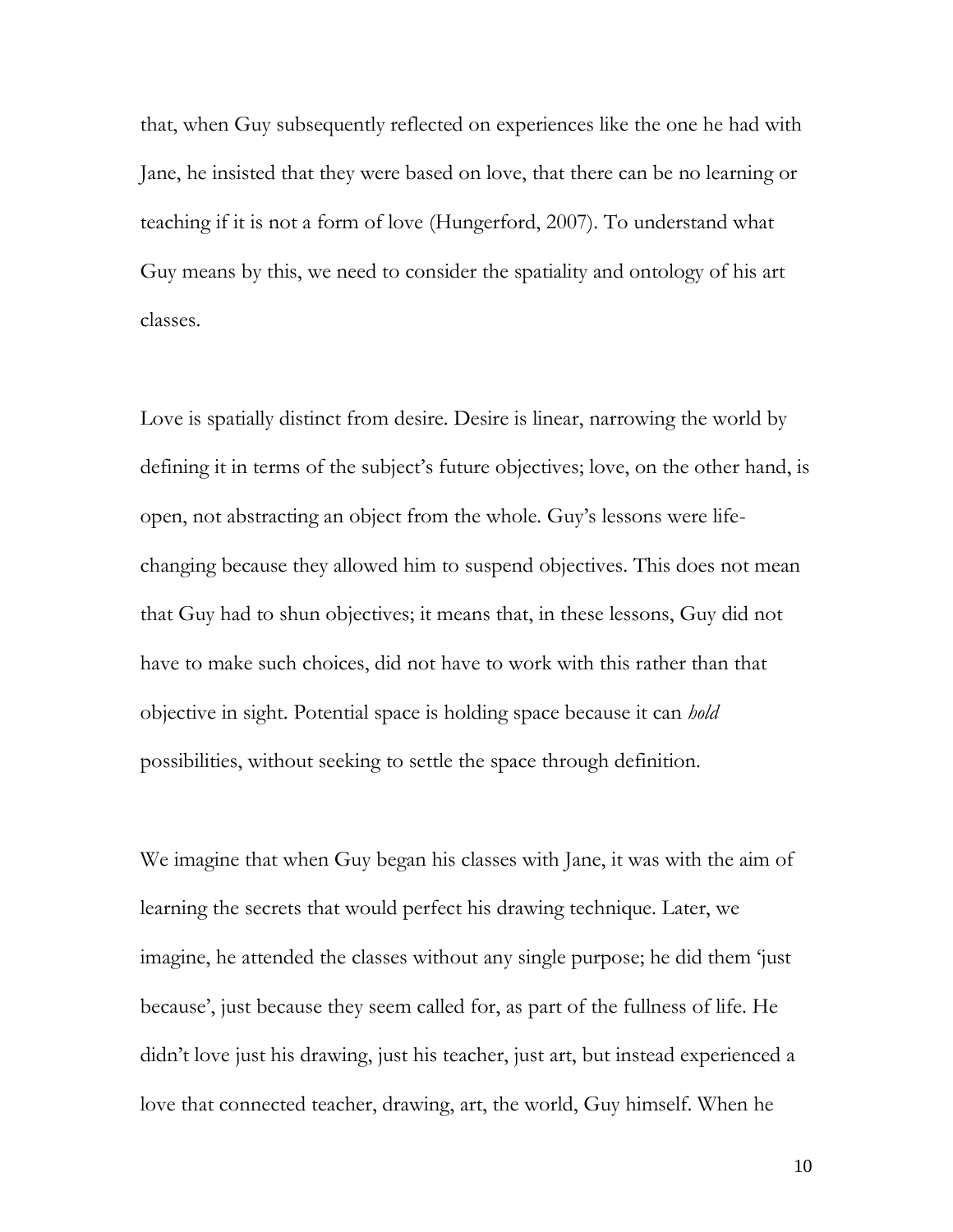says that Jane taught him to be a human being, he alludes to this experience of implication and wholeness. The space of love allowed Guy to realise that the subject is not the only source of energy. In love, no-thing happens and yet there is a creative unfolding of potential. There is at once stillness and movement.

The best account of love that we know is given in Martin Buber's account of ethics. Buber (1958) uses the term 'I-It' to describe the desirous logic of finite subjects and objects, and the term "I-You" (sometimes translated as "I-Thou") to describe relations based on love. Although some modern readers (e.g. Sidorkin 1996) presume that Buber"s I-You refers to intersubjective (subject to subject) experiences, Buber insists that love is *not* personal, *not* a feeling or desire of one subject for another. Instead, it is the quality of the I-You relation that arises without anyone bringing it about. Love isn't something we do but a state we are in. Love is the experience of the infinitude of space:

Feelings are "entertained": love comes to pass. Feelings dwell in man; but man dwells in his love. That is no metaphor, but the actual truth. Love does not cling to the *I* in such a way as to have the *Thou* only for its 'content', its object; but love is *between I* and *Thou*. The man who does not know this, with his very being know this, does not know love*…* . Good people and evil, wise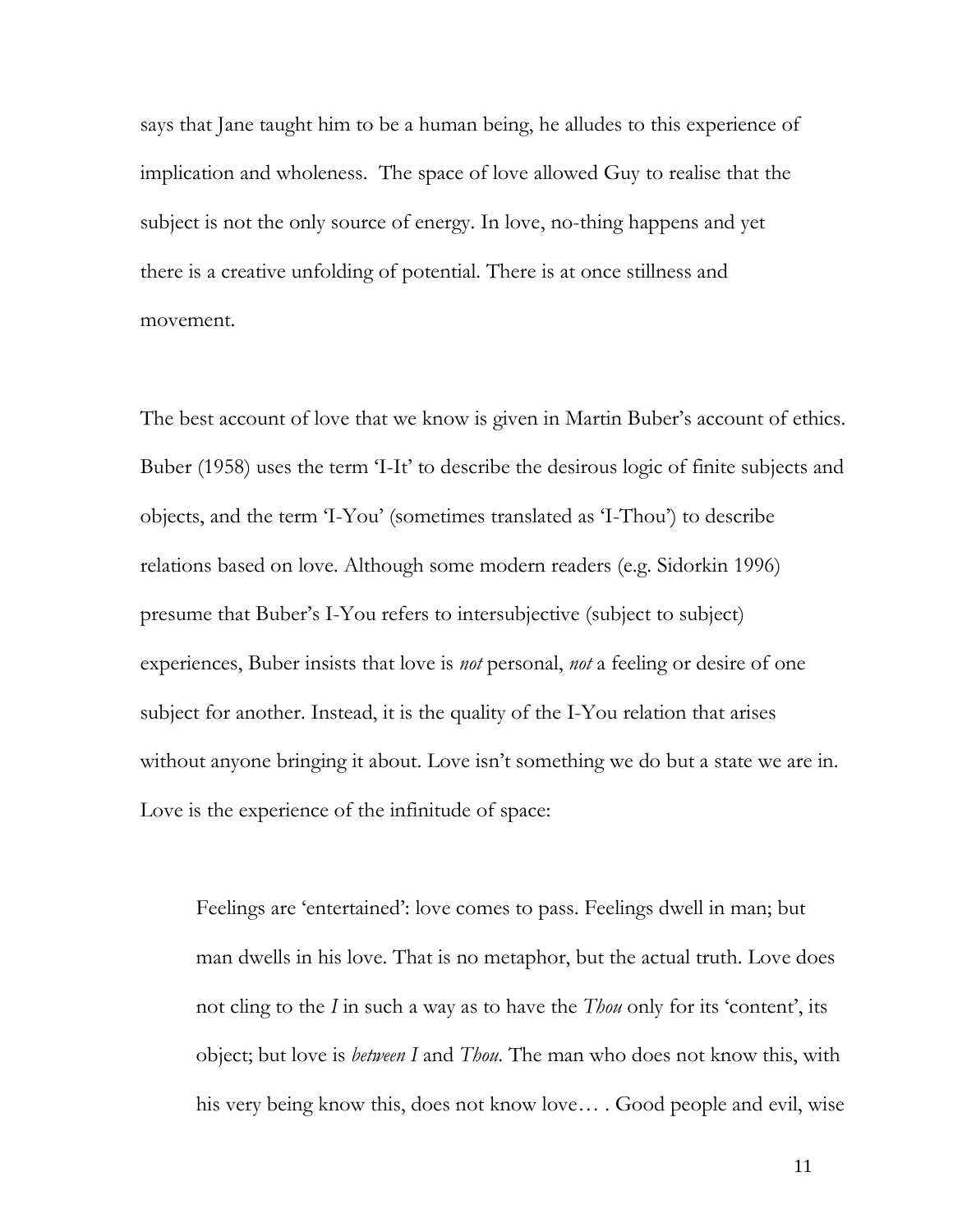and foolish, beautiful and ugly, become successively real to him [who takes his stand in love]; that is, set free they step forth in their singleness, and confront him as *Thou. …* Love is responsibility of an *I* for a *Thou.*" (1958, pp. 14-15)

As this quotation indicates, everything relies on the preposition *in.* Like Heidegger (1962: 70-85), Buber would insist that it is necessary to specify whether this word is being understood in Euclidean or wholistic terms. In the former sense, it implies containment: there are insides and outsides demarcated by walls. Chalk is *in* a box, just as the subject is *in* the categories that define them (*in* the working class). But in the latter sense, which Buber and Heidegger say is primordial, *in* implies involvement and implication. When we are *in* love, or *in* a mood, or absorbed *in* our work, we are in a relation that does not locate insides or outsides or identities. This is often mistaken for oneness ("I am at one with the world"), but oneness remains a categorical concept based on exclusions and inclusions in Euclidean space. Implication instead is infinite: not-countable, non-definable. As Guy"s example makes clear, there is difference and wonder in love, but these are not locatable and not emanating from identifiable sources; there is clear focus on particularities but it is not focus on individual things.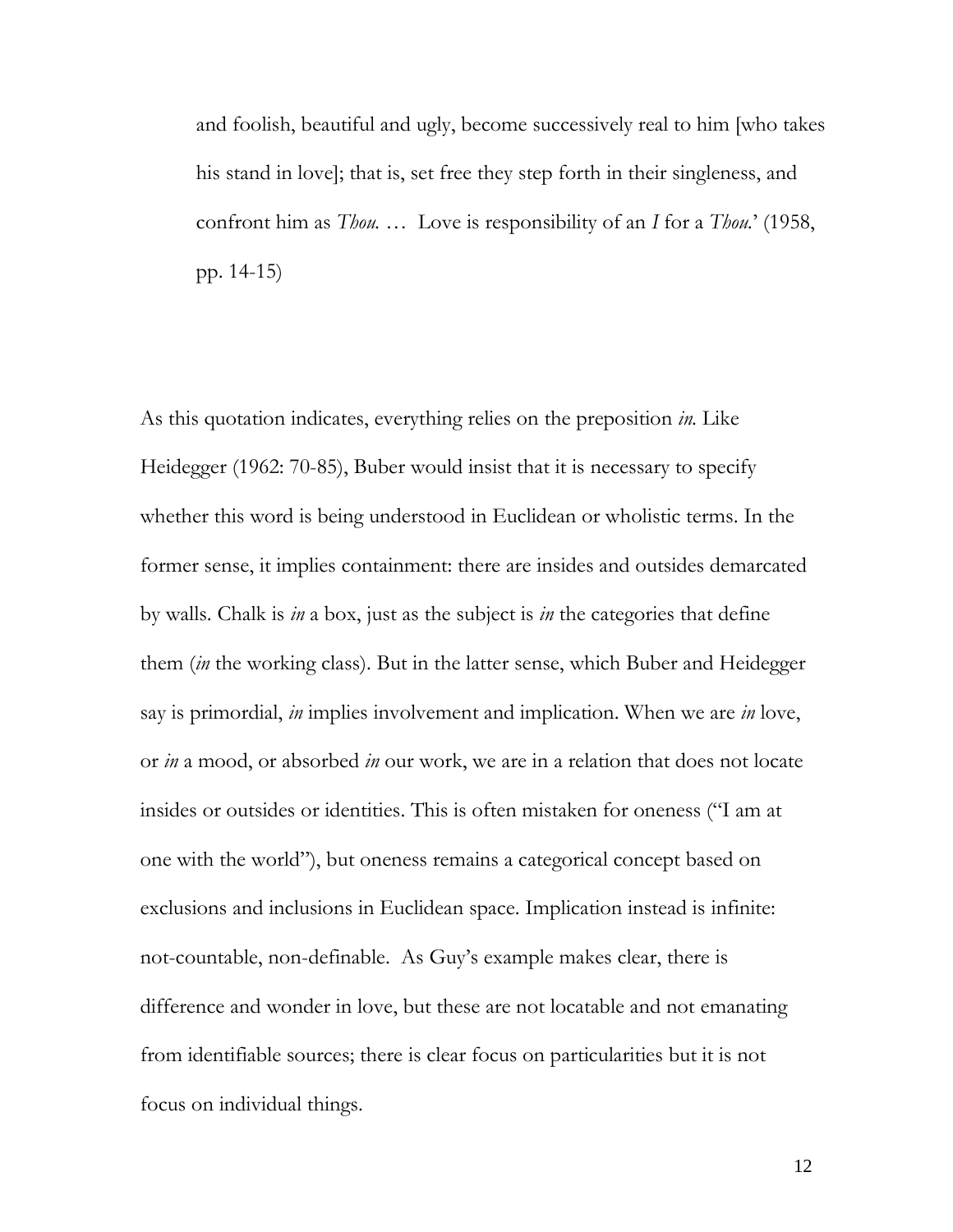This distinction between the meanings of *in* helps us to understand what Buber means when he says that love and the I-You relation allow people to be seen in their singleness. He is referring not to individuality but to uniqueness and incomparability, which include but are not exhausted by any classification or accountancy. Incomparability is not finite, or identifiable, or oneness, for these are the products of desire. Uniqueness, only experienced through direct encounter, is no-thingness or infinitude. Buber puts it this way: "Inseparable, incomparable, irreducible, now, happening once only, [my concrete world reality] gazes upon me with an awesome look' (1966, 22). But, of course, this is a non-directional vision, and not the gaze of a subject onto an external world.

If I face a human being as my *Thou*, and say the primary word *I-Thou* to him, he is not a thing among things…. Thus human being is not *He* or *She*, bounded from every other *He* or *She*, a specific point in space and time within the net of the world…. [W]hole in himself, he is *Thou* and fills the heavens. … I can take out from him the colour of his hair, or of his speech, or of his goodness. I must continually do this. But each time I do it he ceases to be *Thou*. (1958, 8-9)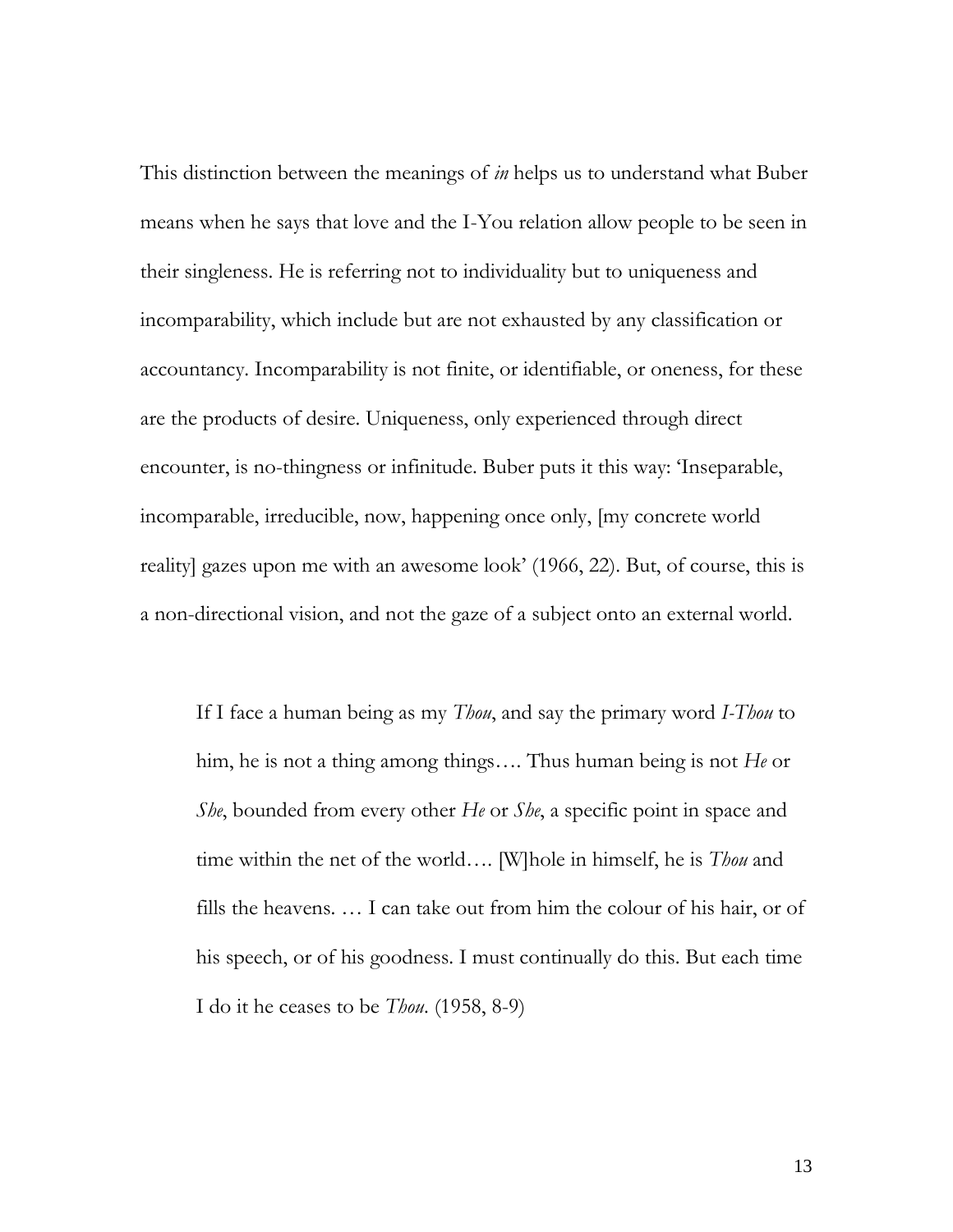We have seen, in Guy"s case, this coexistence of *I-You* and *I-It*. Love is not an exclusion of desire, for that would reinstall Euclidean space, but nonetheless love cannot be reduced to desire. Whereas desire precludes meeting, because, as Hegel (1977, 104ff) showed, a meeting would be the assimilation of difference and the end of desire, love *is* meeting. Love is the bringing together of sameness and difference. When Guy desired to produce the perfect picture, he was unable to be open to possibilities that offered themselves. When he was working in a space of love, his drawing revealed possibilities he hadn"t known he had known. When he could go out to meet the world, his drawing could draw him out. Whereas subjects have trajectories through time and space, this drawing did not involve direction. Any movement out was simultaneously a movement in. This is why movement and stillness co-exist in this time-space.

If we say that love is meeting, we can also say that love is presence: "the present arises only in virtue of the fact that the *Thou* becomes present' (Buber 1958, 12). This present is a here and now that cannot be defined in Euclidean and linear terms. Because *here* is not exclusive, it is particular and yet "fills the heavens". Because *now* is not a point separate from the past and the future, it gathers past and future (Guy found out through his drawing what he didn"t know he had wanted to draw). Here and now are terms that open us to the infinite and eternal.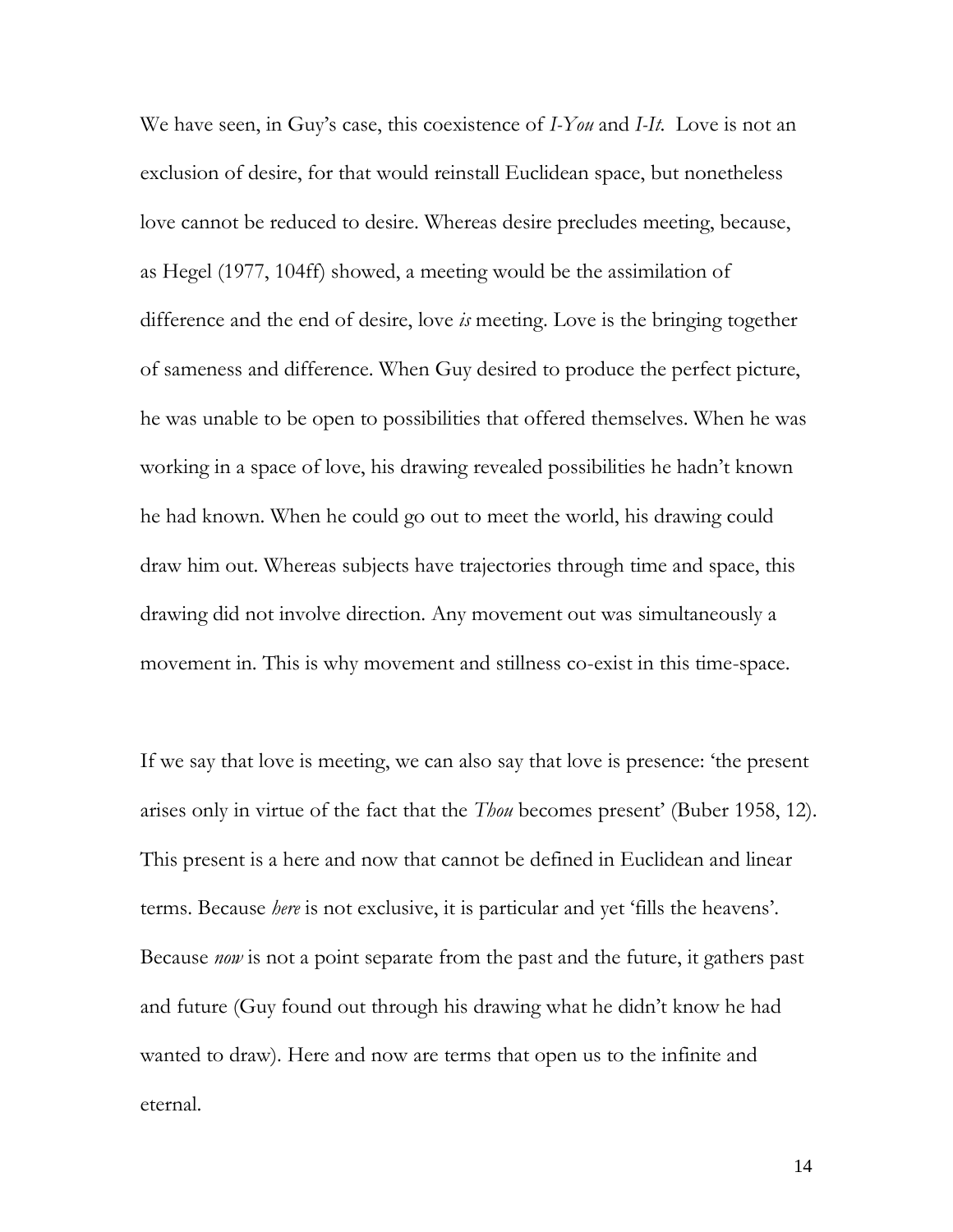#### **Conclusion**

The work of theorists like Buber reminds us that social theory has not always been careful enough about the specific time, space and ontology of different social situations. An emotional intersection between people and places could take an *I-It* or an *I-Thou* form: the *between* can be a third term or can be the infinite; the *intersection* can be the market place where there is exchange by two subjects or it can be the sociality of the meeting.

Guy"s example shows both logics. When Guy was self-conscious, in an *I-It* state, the world was at once distant and threatening. He treated the drawing, and the world he wanted to represent, as objects to be mastered, but in doing so he over-identified with them, basing upon them his worth as a subject. He was terrified of the blank space on the page, for it offered him nothing and sought to negate him. Guy oscillated, sometimes full of pride for his skill, sometimes exhausted and humiliated by the effort of, as he put it, "pulling [the picture] out of myself.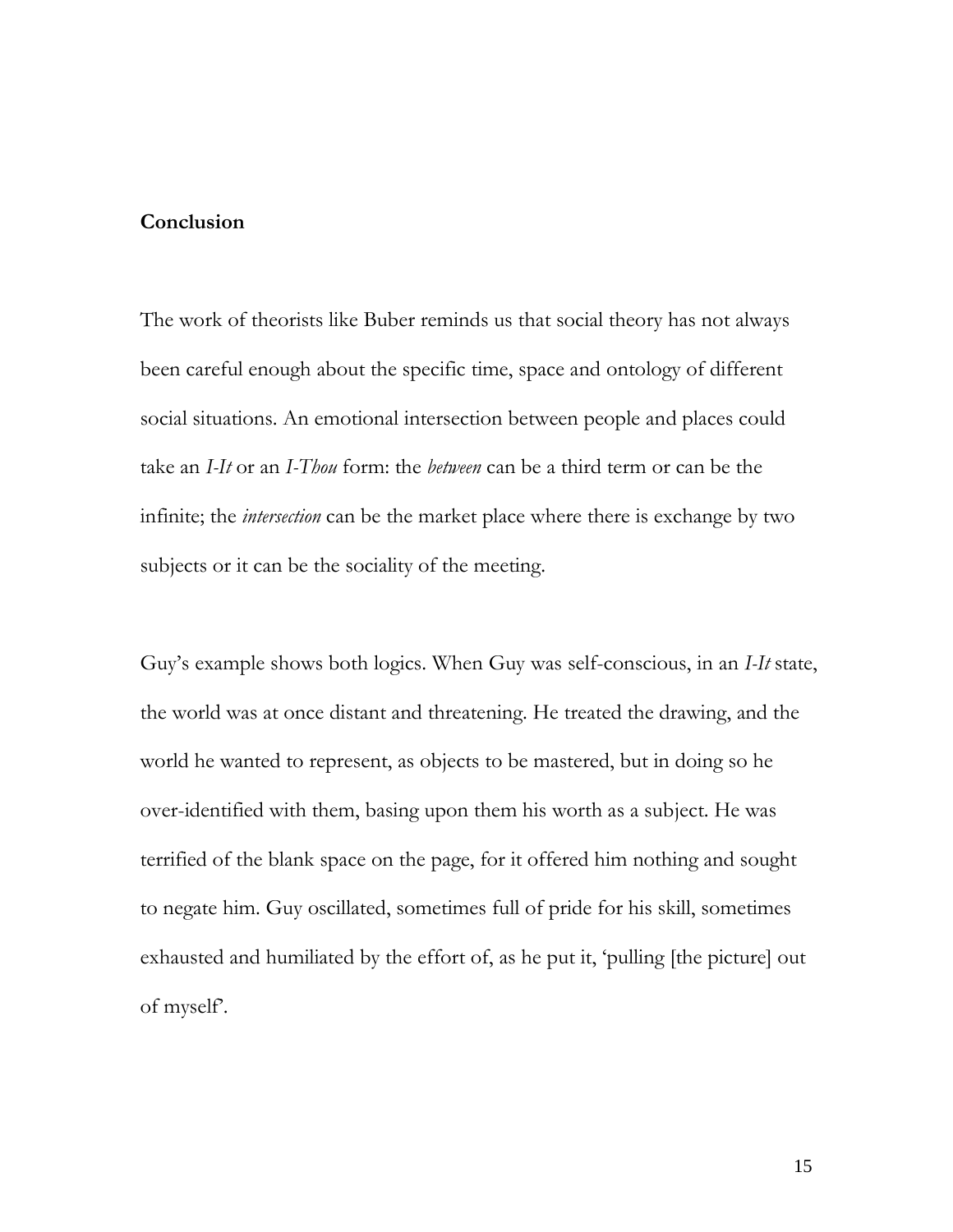Through their meeting, Jane and Guy produced the space of *I-Thou*, where neither felt the need to identify what was theirs and what was the other's, a potential space where Guy could easily uncover possibilities hidden from his controlling mind. A problem at one point of the page would dissolve when it revealed the potential of another point of the page; no longer finite and external, the drawing was a drawing out of potential, of Guy, of Jane, of the particular qualities of this paper and pencil, of the world.

When Guy is in potential space, in love, the drawing is *of* and not *about* the world. The drawing emerges as presence rather than taking a representational form (see Steiner, 1989). As Merleau-Ponty makes clear, we know the world with and through our bodies: "Things arouse in me a carnal formula of their presence" (1964, 164). We are in the world, and the world is in us: relational logic reversibly entwines inside and outside:

Immersed in the visible by his body … the see-er does not appropriate what he sees ... he opens himself to the world .... [M]y body is caught in the fabric of the world. … Since things and my body are made of the same stuff, vision must somehow take place in them… "Nature is on the inside", says Cezanne. Quality, light, colour, depth, which are there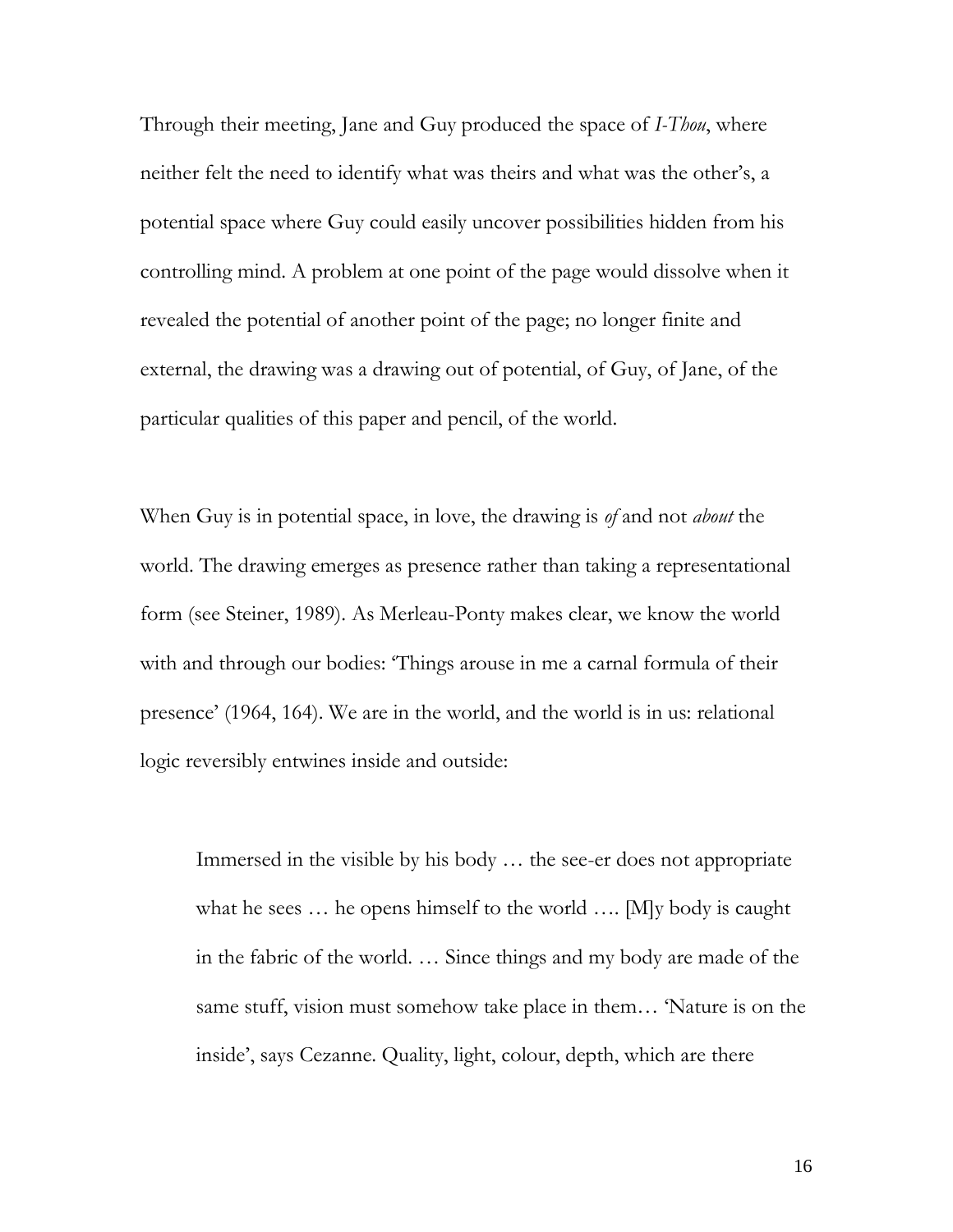before us, are there only because they awaken an echo in our body and because the body welcomes them. (1964, 162-4; see also 1968)

Like theorists such as Buber, Heidegger, Bateson and Winnicott, Merleau-Ponty is insisting that the Euclidean world of subjects who possess bodies and emotions rests upon the denial of a primordial world of infinite differences and potential that he describes as flesh. It is necessary to start, he says, with differentiations in the whole of Being (1968, 270), with an "ontology of potentiality" (1968, 149). This is a logic of infinitude as no-thing-ness, participation and wholeness: "It is the same thing to be nothing and to inhabit the world. ... [T]o be is not to remain in identity' (Merleau-Ponty 1968, 57). From the perspective of identity logic and Hegelian negation, it is impossible to understand the world of differences, "density, depth, the plurality of planes, the background worlds" (Merleau-Ponty 1968, 68).

Just as an understanding of infinite space cannot be derived from Euclidean assumptions, it is not possible to derive an understanding of many "emotional" states from the assumption that emotions are qualities of subjects. Our example here has been the distinction between the subject-based state of desire and the relational and non-finite state of love, but the point applies more generally.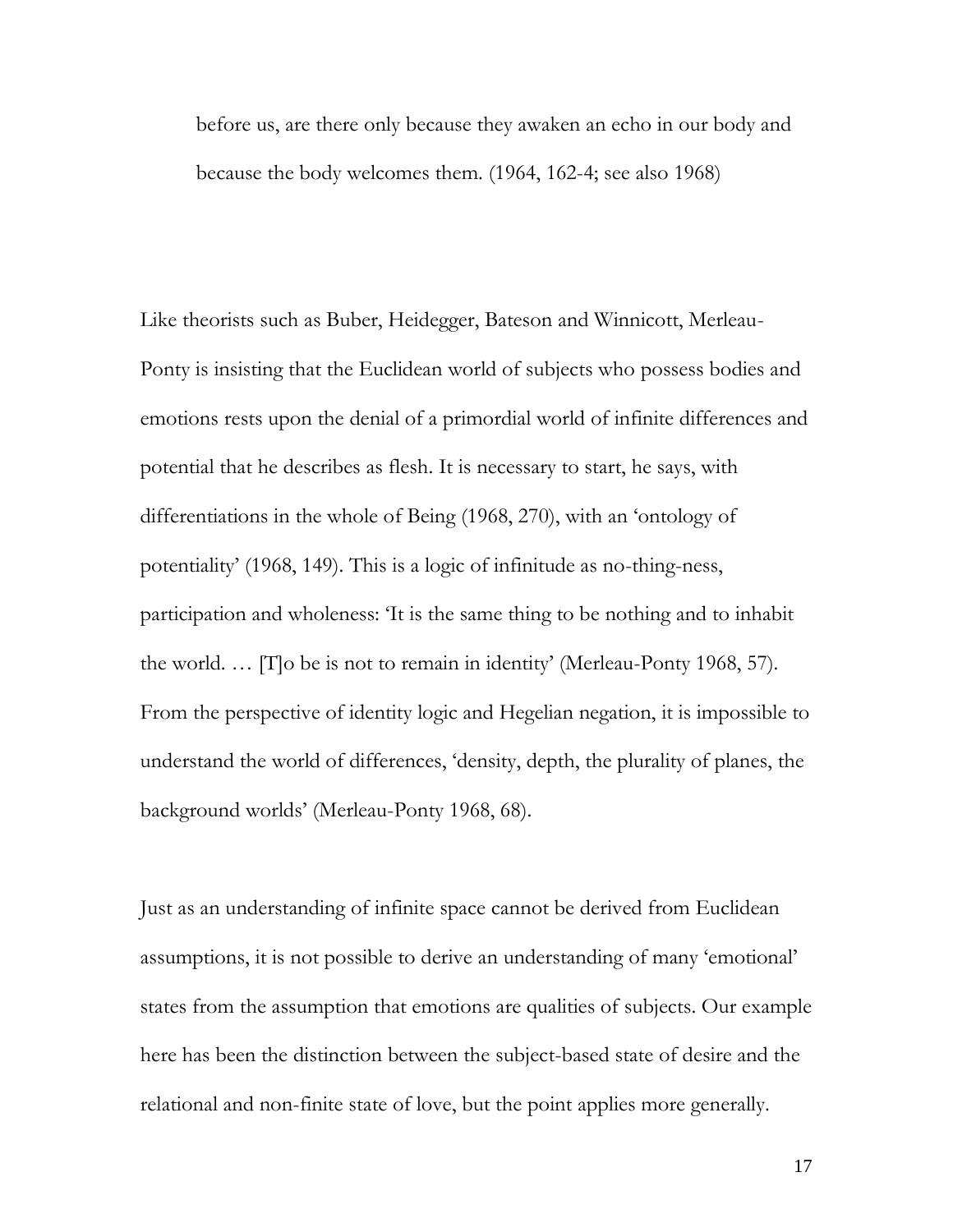# **Acknowledgements**

We would like to thank Guy Hungerford, but observe that he is not responsible for our interpretations of what he said. His own interpretations are available in his PhD thesis.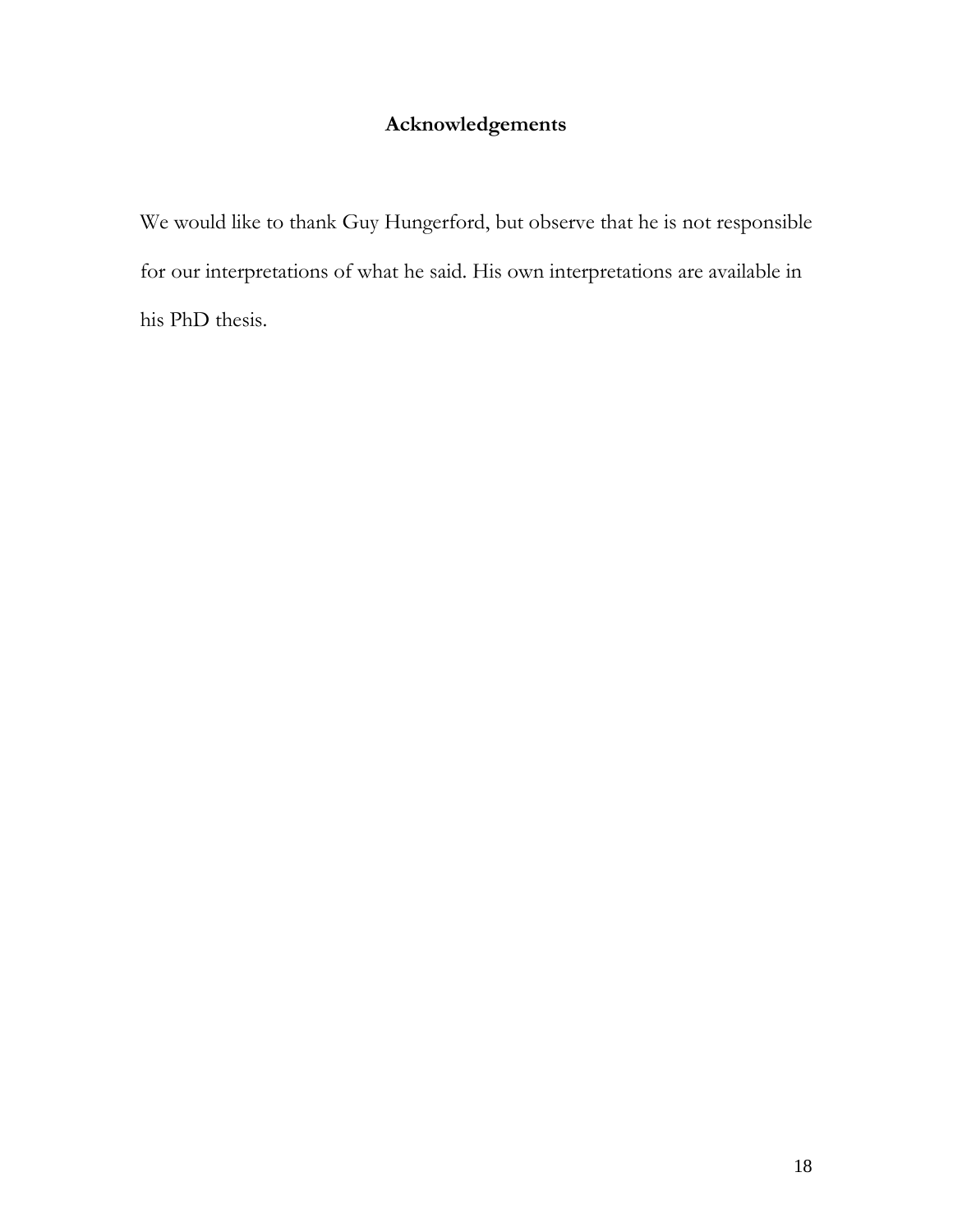#### **References**

- Bachelard G, 1969, *The Poetics of Space,* Boston: Beacon Press
- Bateson, G. (1972) *Steps to an Ecology of Mind*, Frogmore: Paladin
- Bohm, D. (1985) *Unfolding Meaning*, London: Routledge
- Buber, M. (1958) *I and Thou*, New York: Scribner's
- Hegel, G.W.F. (1977) *Phenomenology of Spirit*, Oxford: Oxford University Press

Heidegger, M. (1962) *Being and Time,* London: Routledge

- Hungerford, G. (2007) *The Teflon Degree,* PhD thesis, University of New South Wales
- Merleau-Ponty M. (1964) *The Primacy of Perception.* Evanston: Northwestern University Press
- Merleau-Ponty, M. (1968) *The Visible and the Invisible*, Evanston: Northwestern University Press
- Metcalfe, A. and Game, A. (2006) *Teachers Who Change Lives,* Melbourne: Melbourne University Press

Serres, M. (1995) *Angels: A Modern Myth*, Paris: Flamarion

- Sidorkin, A. (1996) *An Ontological Understanding of Dialogue in Education*, PhD thesis, University of Washington
- Steiner, G. (1989) *Real Presences,* London: Faber
- Winnicott, D.W. (1990) "The Capacity to be Alone", in *The Maturational Processes and the Facilitating Environment*, London: Karnac Books